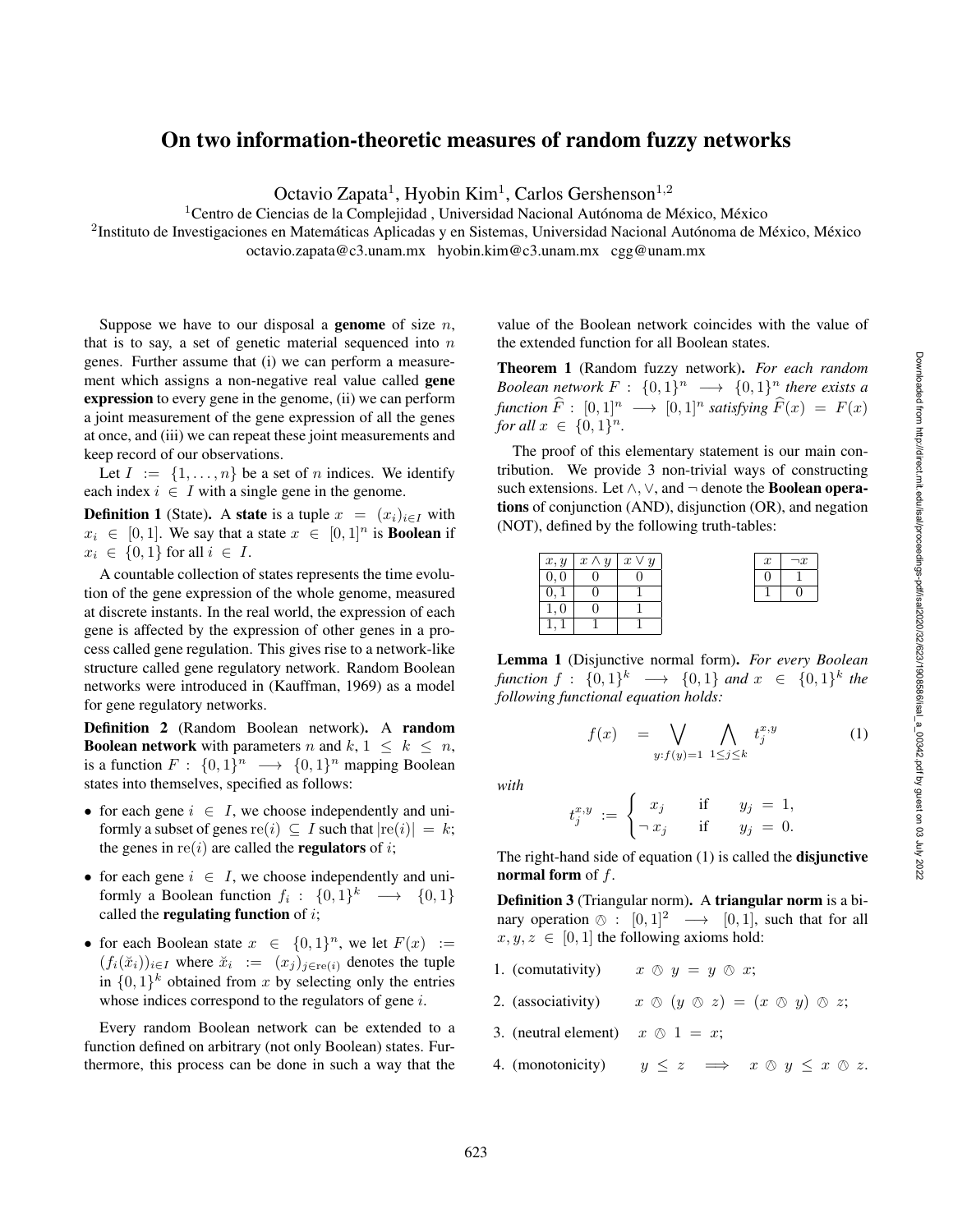|                | $x \bigcirc y$                                         | $x \otimes y$ | $\neg x$ |
|----------------|--------------------------------------------------------|---------------|----------|
| Gödel          | $\min\{x,y\}$                                          | $\max\{x,y\}$ | $1-x$    |
|                | <b>Eukasiewicz</b> $\max\{0, x+y-1\}$ $\min\{1, x+y\}$ |               | $1-x$    |
| <b>Product</b> | xy                                                     | $x+y-xy$      |          |

Table 1: Fuzzy logic operations provided by different triangular (co)norms and with standard negation.

Triangular norms were introduced in (Menger, 1942), in order to study metric spaces were the distance between two elements is represented with a probability distribution rather than a non-negative real number. A triangular conorm is a binary operation  $\otimes : [0,1]^2 \longrightarrow [0,1]$  satisfying commutativity, associativity and monotonicity, and with 0 as neutral element, i.e. for all  $x \in [0,1]$ ,  $x \otimes 0 = x$ . The Boolean operations of conjunction and disjunction satisfy the axioms of triangular norms and conorms, respectively. That is, for all  $x, y \in \{0, 1\}$  we have  $x \wedge y = x \otimes y$  and  $x \lor y = x \otimes y.$ 

Definition 4 (Strong complement) . A strong complement is a unary operation  $\neg : [0,1] \longrightarrow [0,1]$ , such that for all  $x, y \in [0, 1]$  the following axioms are satisfied:

- 1. (order-reversing)  $x \leq y \implies \neg x \geq \neg y;$
- 2. (boundary conditions)  $\dot{\neg} 0 = 1$  and  $\dot{\neg} 1 = 0;$
- 3. (idempotence)  $\dot{\neg}(\dot{\neg} x) = x.$

The strong negation defined as  $\neg x := 1 - x$  is called standard negation. Boolean conjunction (disjunction) can be suitably extended to the unit interval  $[0, 1]$  using triangular (co)norms. Boolean negation is a strong complement and is easy to see that it coincides with standard negation.

**Definition 5** (Fuzzyfication). Let  $f: \{0,1\}^k \longrightarrow \{0,1\}$ be a Boolean function. A **fuzzyfication** of  $f$  is a function  $\hat{f} : [0, 1]^k \longrightarrow [0, 1]$  obtained by interpreting the Boolean operations  $\land$ ,  $\lor$ , and  $\neg$  in the disjunctive normal form of f with a triangular norm  $\otimes$ , a triangular conorm  $\otimes$ , and a strong complement  $\dot{\neg}$  according to Table 1.

Proof of Theorem 1. Given a random Boolean network F, let  $F$  be the function obtained by fuzzyfication of the regulating functions of F. That is, for all  $x \in [0, 1]^n$  we let

$$
\widehat{F}(x) := \left(\widehat{f}_i(\breve{x}_i)\right)_{i \in I}, \quad \widehat{f}_i(\breve{x}_i) := \bigotimes_{y: f_i(y) = 1} \bigotimes_{1 \leq j \leq k} u_j^{\breve{x}_i, y}
$$

with  $u_j^{\breve{x}_i,y} = \breve{x}_{i,j}$  if  $y_j = \dot{\neg} \breve{x}_{i,j}$  and  $u_j^{\breve{x}_i,y} = 1$  if  $y_j = 0$ , where  $\tilde{x}_{i,j} \in [0,1]$  denotes the state of gene expression of the  $j$ -th regulator of gene  $i$ .  $\Box$ 

The particular choice of triangular (co)norms (Gödel, Łukasiewicz and product) provided by our model is justified by the next result. For more on triangular norms, see e.g. the monograph (Klement et al., 2013).



Figure 1: Information-theoretic measures of random fuzzy networks with  $n = 15$  and different choice of logic operations (Gödel, Łukasiewicz, and product), depending on  $b \in \{2, \ldots, 7\}$  (ranging on the x-axis) and  $k \in \{1, \ldots, 4\}$ (colour-coded).

Theorem 2 (Mostert–Shields) . *A triangular norm is continuous if and only if it is isomorphic to an ordinal sum of the Godel, Łukasiewicz, and product triangular norm. ¨*

Back into our experimental scenario, let  $b$  be the number of gene expression values that our measurement apparatus is able to distinguish. If  $b = 2$  then we can see Boolean states only. More generally, for  $b \geq 2$  the state of expression of gene  $i \in I$  shall be represented with a variable  $x_i$  taking values in the set  $\{0, \frac{1}{b-1}, \dots, \frac{b-2}{b-1}, 1\}.$ 

Following (Santamaría-Bonfil et al., 2017), we wrote a program that simulates random fuzzy networks and computes their **entropy** H and **complexity**  $C := 4H(1 - H)$ . The dynamics of gene expression for cell functions is characterised by these two measures. From a biological perspective, H measures how flexibly the information of gene expression is changed, and  $1 - H$  measures how stably the information is maintained. Therefore, complexity  $C$  can be regarded as a metric to assess a balance between the flexibility and stability of cell functions.

Figure 1 shows the entropy and complexity of random fuzzy networks depending on different logic operations. For all the logics, the entropy is highest with  $b = 2$ , which means that gene expression values change most frequently at each time step. However, Gödel has cyclic ups and downs at even and odd values of b, while Łukasiewicz has more stable entropy across all values of  $b$ , especially for low  $k$ . For product operations, entropy and complexity are very low for  $b > 2$ . As a result, Łukasiewicz has more stable complexity across the range of  $b$ , and thus the balance between flexibility and stability is obtained more robustly. These observations are in accordance with the statistics of attractors and families for Gödel operations reported in (Zapata and Gershenson, 2014). We shall revisit this statistics with respect to Łukasiewicz and product operations in future work.